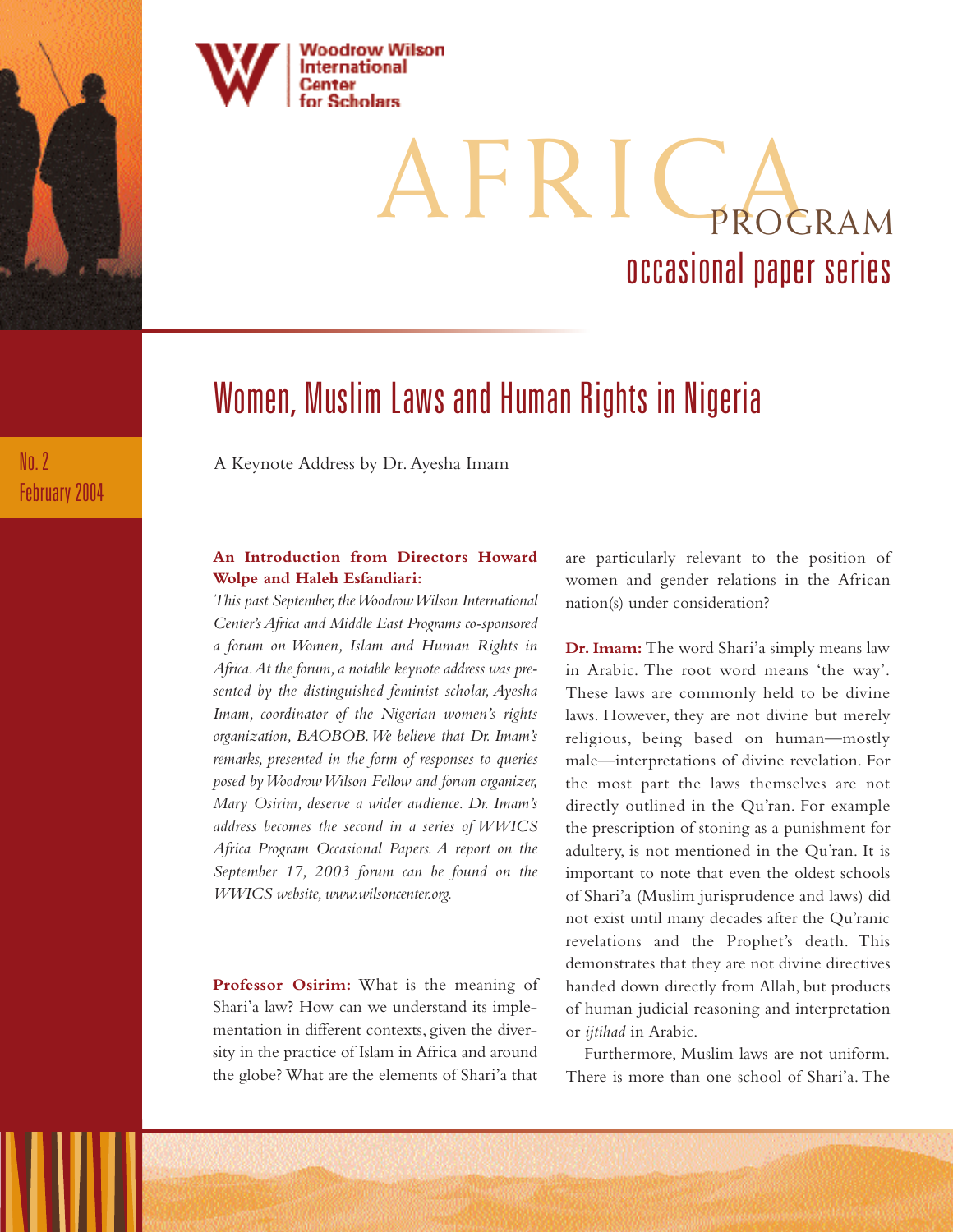

The recipient of the prestigious 2002 John Humphrey Freedom Award presented by the International Center for Human Rights and Development, Dr. Imam has been working in the field of human rights and democratic development for over two decades. As the coordinator of BAOBOB, she has been in the forefront of efforts inside Nigeria to resist the imposition of a conservative and discriminatory form of Shari'a law that has often perpetuated violence against women. Dr. Imam wishes to acknowledge the editorial assistance of Sharbari Ahmed.

four main Sunni schools that exist today were formed through the personal allegiance of legal scholars or jurists to the founders from whom each school took its name—Hanafi, Maliki, Shafi'i and Hanbali. Each school had its own specific circumstances of origin. For instance, both Hanafis and Malikis are the representatives of the legal tradition of a particular geographical locality—the former in Kufa, present-day Iraq, and the latter in the Arabian city of Medina. The two later schools, following Abu Hanifa and Al-Shafi, developed precisely out of a controversy in jurisprudence (i.e. human reasoning over law). Consequently, each school has variations according to the cultural, political and socio-economic contexts in which they were developed and the philosophy of reasoning that was accepted. There are also Shia schools of law of which the most prominent is the Ithna Ashari.

It is often said that the differences between the schools are minor, but in fact there can be wide diversity—including around women's rights. For instance, neither women nor men require marriage guardians in Hanafi law—a huge difference from the Maliki school where

fathers have the right to determine the husband of never-married daughters. In Maliki law women have a right to divorce on demand, which will be upheld by courts in Nigeria, regardless of her husband's consent—this is not so in other schools of Muslim laws. Only in the dominant view of the Maliki school is pregnancy outside marriage accepted as evidence of *zina* (unlawful sexual intercourse). While the majority of Muslim jurists accept contraceptive use and abortion up to 40 days, a minority do not. Even within given schools of Muslim law there may be divergences about women's rights and capacity to act as witness, judge or leader, with some accepting women's capacity in all three, and others being more restrictive. These and other diversities are certainly not minor, but have profound implications for women's lives and choices.

Within schools themselves there also can be variations. For instance, not all Maliki adherents view pregnancy as sufficient evidence of *zina*. I will give just one example here—the issue of polygyny (i.e. the marriage of a man to more than one wife).The Qu'ran permits polygyny. It does not require it.It specifies certain conditions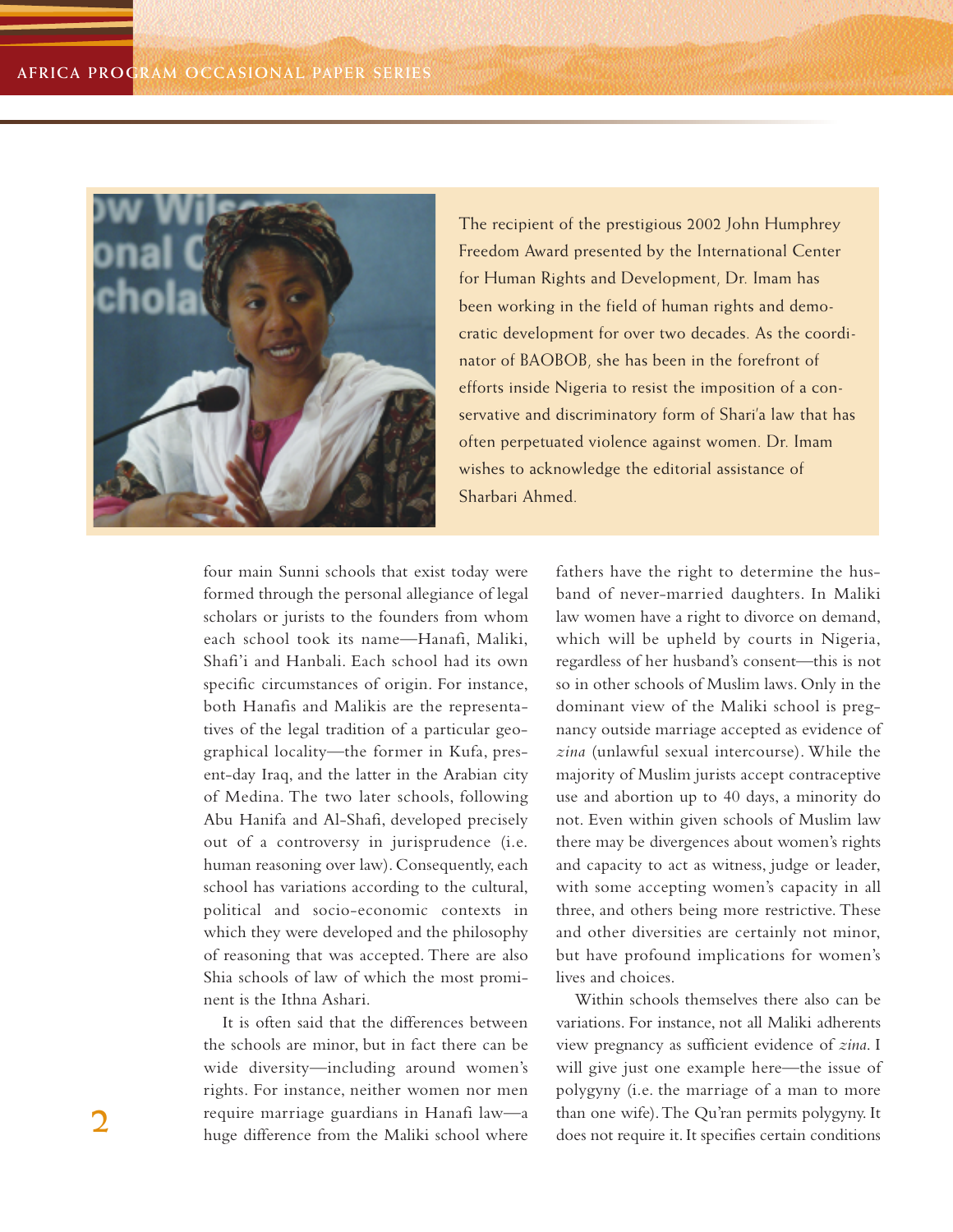that should be fulfilled if polygyny is to occur. Furthermore, it is also known that the surahs on polygyny were revealed after the battle of Uhud when many Muslim men were killed, at a time when few women had independent access to resources. None of the foregoing statements are contentious. Yet, Muslim thinking and Shari'a on polygyny vary tremendously.

Yusuf Ali and others have argued that the conditions are impossible to fulfill and therefore, that polygyny should be banned. Others have argued that on the basis on surah 24:32, monogamy is clearly preferred. Hence in Tunisia and South Yemen (before re-unification with North Yemen), polygyny was banned or allowed only on very stringent conditions, which had to be validated by a court. At the other end of the spectrum, there is emphasis on the permission to marry polygynously. In Nigeria, for instance, not only is there fierce insistence that polygyny is allowed by immutable law, but men often go further to say that they must marry polygynously in order to be like the Prophet. Unfortunately, they do not seem to be interested in following the example of the Prophet's first marriage, to Khadija (the first Muslim), which was to a widow several years his senior, and which was monogamous and ended only with her death.

Shari'a evolves over time and is contextual. It cannot, therefore, be considered divine and immutable. Hussein points out that the Qu'ran permits *lex talionis*—the retribution of an eye for an eye (surahs 2:178,5:45,16:126) but the laws of current Muslim states—even in conservative states like Saudi Arabia or theological Islamist states like Iran—do not allow citizens to take the law into their own hands.This he says is because *lex talionis* is only appropriate for societies without a centralised state. This is a clear example of Shari'a being developed to fit the present context—even where the Qu'ran permits an act. Similarly, slavery is banned in Muslim states,

although the Qu'ran, like the Bible and the Torah, permits it.

Muslim laws are therefore not unchangeable law, to be accepted unquestioningly by all Muslims. In fact, the scholars after whom the four currently accepted schools of Sunni Shari'a were named, had no intention of making their views final and binding on all Muslims. Imam Hanbal urged "do not imitate me, or Malik, or al-Shafi, or al-Thawri and derive directly from where they themselves derived." Imam Malik, the founder of the school of fiqh accepted in Nigeria, cautioned that "I am but a human being. I may be wrong and I may be right. So first examine what I say. If it complies with the Book and the Sunnah, then you may accept it. But if it does not comply with them, then you should reject it." So in the views of the very founders of the schools of Shari'a, good Muslims were precisely those who questioned and examined and trusted their own reasoning and beliefs. Furthermore, the founders also found it acceptable that the reasoning of one legal tradition might be considered correct on one issue, but that of another more correct on a different issue.

### Shari'a evolves over time and is contextual. It cannot, therefore, be considered divine and immutable.

The irony is that the "West" (most media and politicians, but also many academics and often human rights groups too) goes along with Muslim religious extremists and essentialist identity politicians—they seem to be in collusion to delegitimize progressive Muslim scholars and rights activists.They are all guilty of persisting in describing Muslim laws as if they were uniform, directly divinely revealed, necessarily misogynistic and incapable of change and reform. In so doing, the "West" supports the Muslim right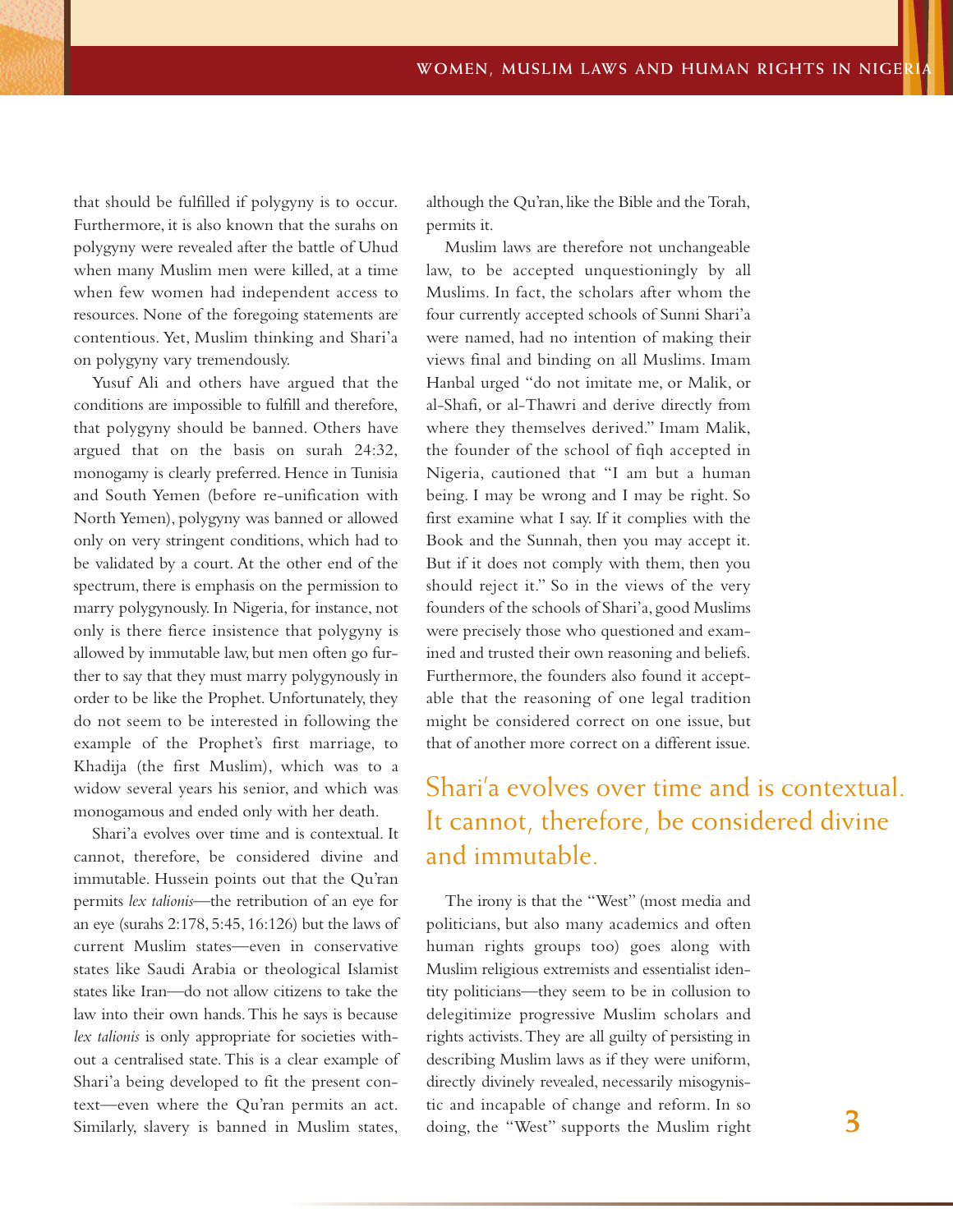wing's claims to speak the Truth for the Muslim world against progressive scholars and rights activists of Muslim communities who point out that Muslim laws (like other laws—including Christian-influenced, secular or customary laws) are historically specific, and influenced by the dominant power relations of culture and gender, and that they have in the past and may in the future be developed to protect rights.

**Professor Osirim:** What does the implementation of Shari'a law mean for women's human rights and legal status in Nigeria? Do women have representation in Islamic courts? Do women and men have equal rights in this regard?

**Dr. Imam:** To answer your specific questions, both women and men have the right to representation (legal if they wish) in court and to appear in court. However, as with the secular and customary law courts, very few people actually have legal representation in the lower courts. Poverty, the high cost of legal representation, minimal provision of legal aid, lack of knowledge, and intimidation of the whole court process are contributing factors.

More generally, I want to clarify that the issue is not the implementation of what are called religious laws as such. Laws may be influ-

### Muslim laws are. . .not unchangeable law, to be accepted unquestioningly by all Muslims.

enced by religious beliefs without being termed religious laws. Here in the USA, the Bush administration's support of the ban on so-called 'partial birth' abortions is based on Christian right religious views, even if it is not called Christian religious law. The issue is really whether laws—termed religious or not—recognize and protect rights. In the context of a discussion of Shari'a, this becomes then whose version of Shari'a is being implemented, because, as I pointed out in the discussion on polygyny, sometimes Shari'a provisions have been constructed to support male dominance while in other times or places Shari'a may respect and protect women's rights.

To add yet another layer to an already complex problem, much recent codification of Muslim laws has been a political game. People become victims of identity politicking and are forced into positions where they feel they need to prove their piety, with a specific focus on morality. Ironically, this attention to morality has not included prosecutions on serious embezzlement and corruption or legislation to govern or prohibit interest and loan sharking, or to institutionalize zakat (the charity tithe meant to provide for the poor). Instead what are being emphasized are issues involving personal rights and the control of sexuality.The most conservative and restrictive stances are taken on these issues—such as denying the existence of liberal interpretations on reproductive and sexual rights. Dominantly, Muslim jurists accept contraception and abortion up to 40 days—but the Muslim religious right in Nigeria attempt to deny even knowledge about contraceptive techniques on grounds it is prohibited and promotes immorality. The result of this is that women's interests and rights are ignored or sacrificed in the attempt to appease the religious right and their upholding of male dominance.

These attitudes flourish primarily among those who have been disenfranchised of their economic and social rights; those who do not have access to education, food, jobs or adequate health care—the most basic services. The failures of development planning, the effects of the structural adjustment programs of international financial institutions like the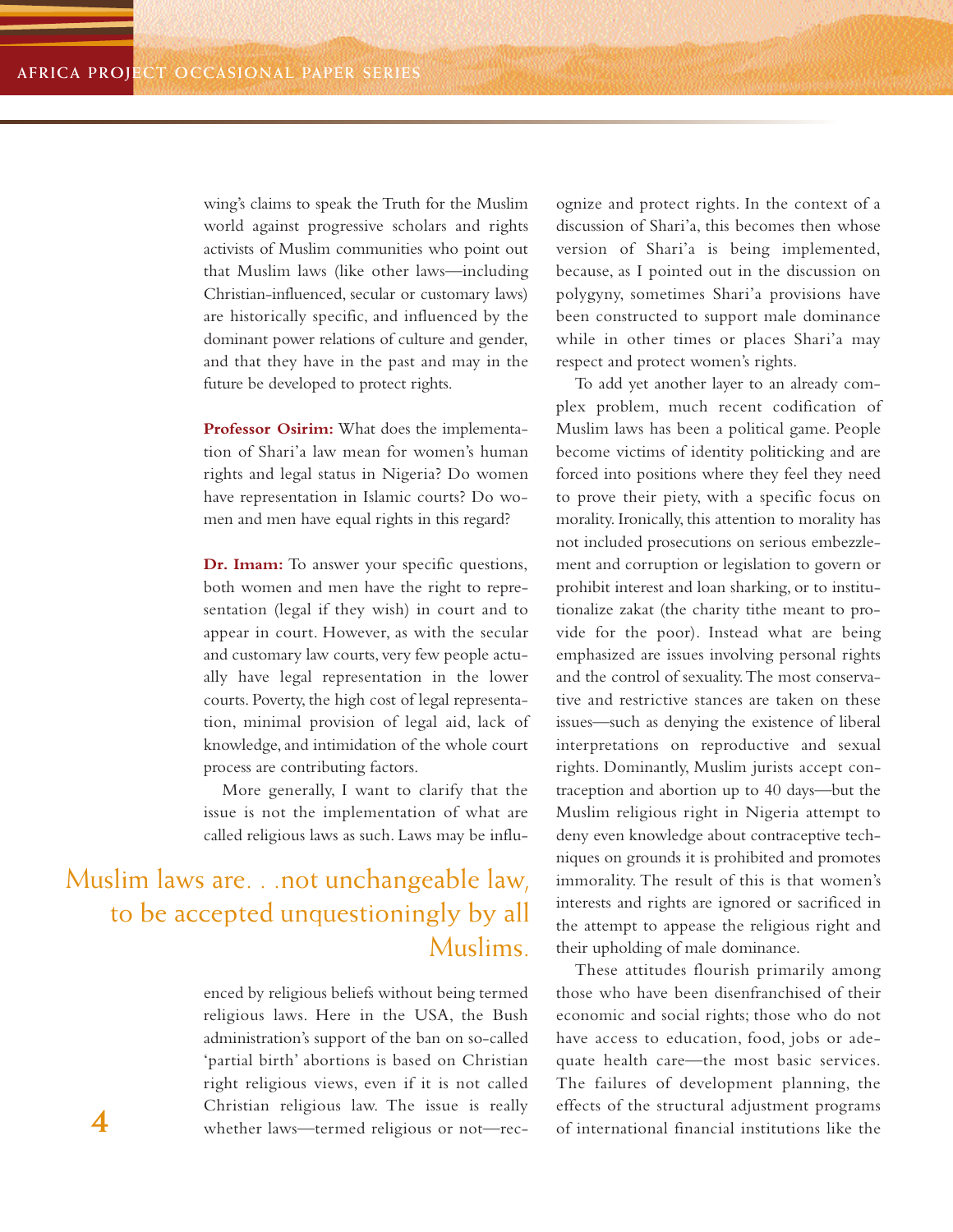IMF and the World Bank, and increasingly the decisions of the WTO have directly impacted on the poor. Amongst the results of this increasing impoverishment in the last few decades have been an increasing religiosity with a turn to religion for certainty in an uncertain world, and dependence on religious right groups to provide services that the state no longer provides, so that the religious groups then have a hold upon the citizenry, including coercing them to comply.

But there are also ideational issues that enable the rise of a religious right. People are disillusioned with and cynical about governments.They are victims of corruption and have consequently lost faith in their leaders and politicians' promises of socialism, capitalism, modernization, nationalism. Along with the poor, many young middle class men (especially) and women turn to religion as a means of asserting their religious and/or cultural identity in the face of increasing globalization and western cultural domination. This especially affects diasporan Muslims who must face directly both racist prejudice and institutionalized racism in their daily lives.

Clearly, these tendencies are worldwide with a growth in the strength of the religious right of many religions and regions, including the Christian Right in the USA and Europe, the Hindu Right in India, the Jewish Right in Israel and the USA, as well as the Muslim Right in Nigeria and elsewhere.

The way to combat this rise of the religious right is to devise national and international policies that both give material hope for just development and sharing of material resources as well as cultural and political respect for diversity and recognition of others' interests.

**Professor Osirim:** What does the implementation of Shari'a law in Nigeria mean for the position of women and their contributions to development in that nation?

**Dr. Imam:** Since before Independence in 1960, Nigeria has always had three systems of law in the realm of family and personal status (concerning marriage, divorce, child custody, inheritance and the like). These were general (sometimes referred to as secular or civil law), Muslim

The irony is that the "West" (most media and politicians, but also many academics and often human rights groups too)…seem to be in collusion to delegitimize progressive Muslim scholars and rights activists. They are all guilty of persisting in describing Muslim laws as if they were uniform, directly divinely revealed, necessarily misogynistic and incapable of change and reform.

laws, and customary laws. The Shari'a courts over the past twenty to thirty years have increasingly recognized and upheld women's rights to inherit (especially to inherit land), to divorce on demand (often without, or with only token payments), to custody of their children, to being able to hold their children's property in trust, against forced marriages, and so on.

So, perhaps the question is really, what are the implications for women's rights of this new conservative religious extremism and the Shari'a Criminal Codes passed since 1999 in 12 of Nigeria's 36 states.

Generally the new criminal laws concern what are called the *hudud* offences (i.e. those offences for which specific punishments are mentioned in Qu'ran—although the Shari'a Penal Codes also include punishments not men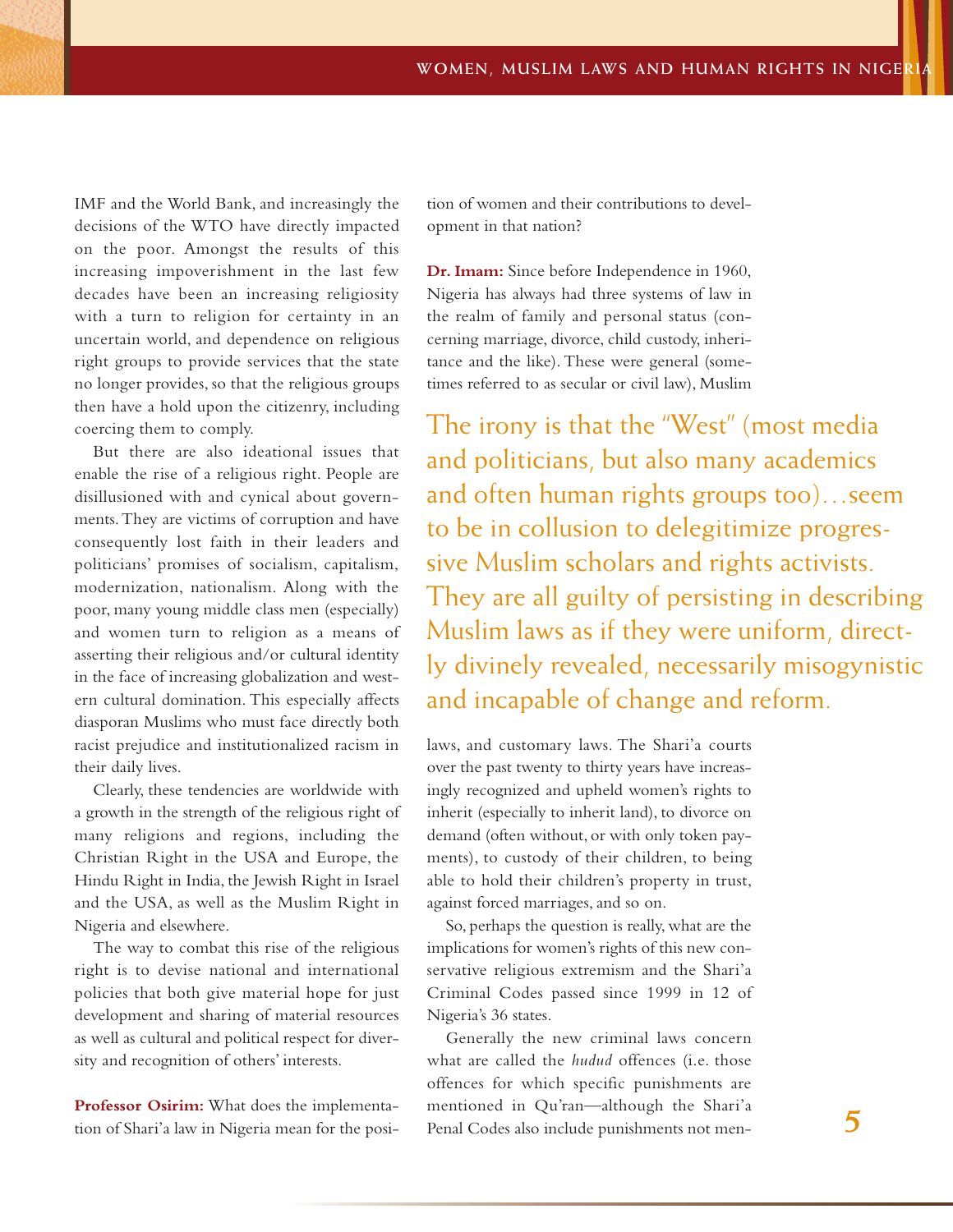tioned in the Qu'ran, like stoning to death.They also include amputations for theft and whipping for *zina*, alcohol consumption, false witness and other offences. Other sanctions introduced by the act include retaliatory punishment (*qisas*) and monetary compensation (*diya*).

Much recent codification of Muslims laws has been a political game…women's interests and rights are ignored or sacrificed in the attempt to appease the religious right and uphold male dominance.

> The provisions of the Penal Codes are generally gender-neutral. However there are some exceptions—with the exceptions generally being in favour of men. As in the 1960 ('secular') Penal Code, the Shari'a Penal Codes continue to permit husbands to beat wives. Nor do they recognise marital rape (which is not recognised in general secular law in Nigeria either). Some of the Penal Codes (Niger, Kano, and Birnin Kebbi states) specify that men's testimony will be worth more than that of women. The diya (monetary compensation in cases of hurt, if the victim or his/her family are willing to accept this instead of the stated punishment) to be paid for Muslim men is higher than that of Muslim women (or non-Muslims), although *qisas* (retaliatory punishment) can be applied regardless of gender. In one instance, men are subject to harsher punishments than women—in Kano State, never married men convicted of *zina* may not only be lashed but also subject to one year's imprisonment (never-married women would be liable for lashing only).

> In the Shari'a Penal Codes, rape is treated as a form of *zina*—illicit sexual intercourse. Reporting rape is thus equivalent to confessing to *zina*. In the most probable situation of lack of

two witnesses or a confession from the rapist, rape would be hard to prove, and so women would find themselves not only subject to *zina* punishments, but also liable for false witness in addition. Thus, the new Shari'a Penal Codes deprive women of protection from rape and sexual assaults.

The Shari'a acts also include general provisions that other issues of "Islamic law' even if not mentioned shall be law. It is possible that this might include the revival of issues such as *ijbar* (a fathers' right to arrange first marriages of 'virgin' daughters—which the Shari'a courts have been finding ways of discouraging over the past few decades).

There are also local bye-laws that discriminate against women. In Gusau, Zamfara state, there is a local government by-law that prohibits Muslim women from using *achaba* (motorcycle taxis—the cheapest and most convenient form of public transport available in Gusau). In Kano state women have been banned from participation in sports and public recreation.

Quite apart from the texts of the laws, there has been discriminatory implementation and improper procedures that vitiate women's rights in particular. By postulating that pregnancy outside marriage is evidence of *zina* (a minority position in Shari'a which is not held by the Hanafi, Hanbali and Shafi'i schools, nor a variant of the Maliki school), women have been held to a different standard of evidence than have men<sup>1</sup>. Non-married women are required to provide evidence to prove their innocence, but men are not. If the prosecution does not provide independent evidence, such as four eye-witnesses, men can simply walk away, unlike women. And yet, the Qu'ran specifies that whoever brings an allegation of *zina* without four witnesses, be they male or female, will themselves be guilty of bearing false witness and subject to punishment. More women than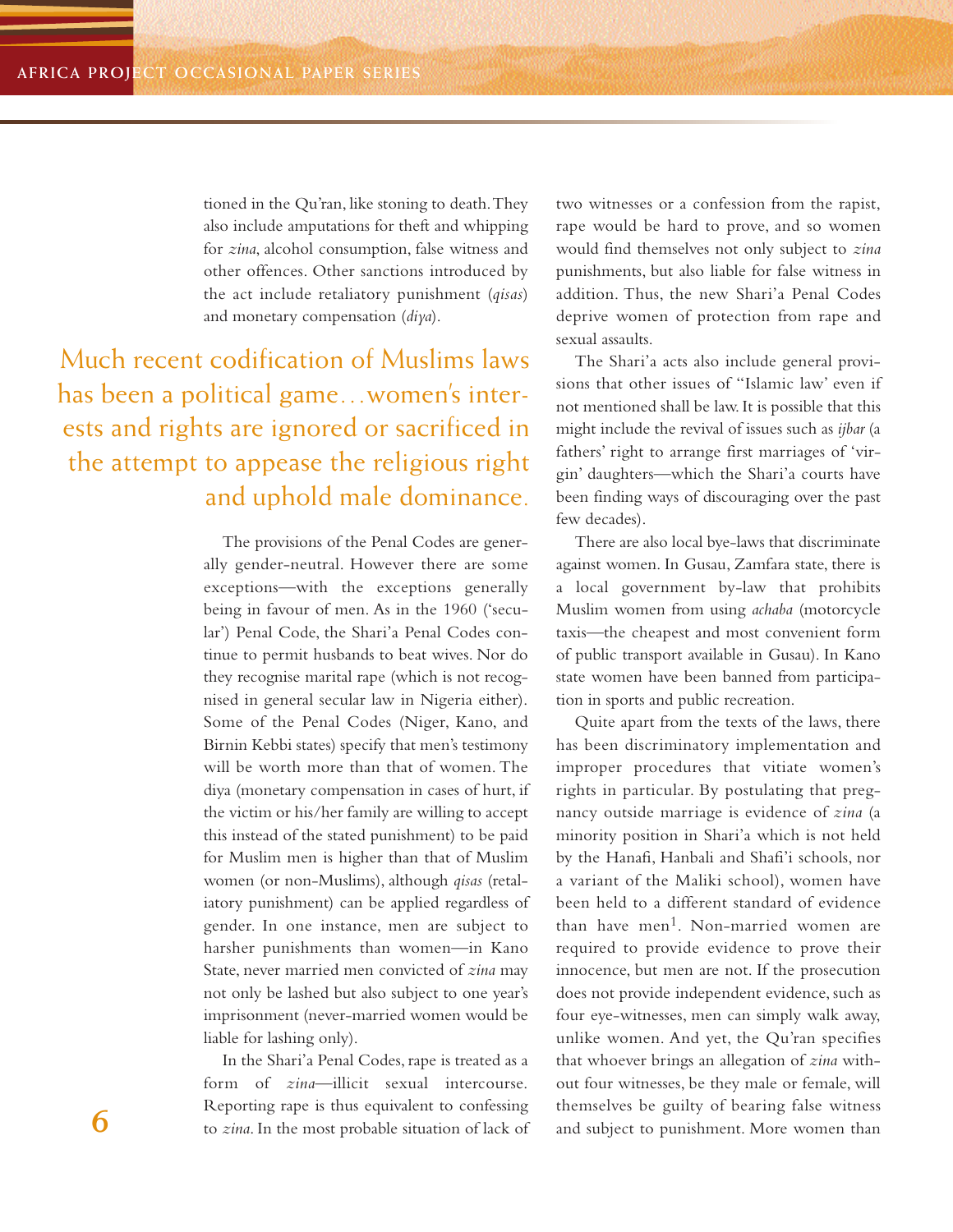men have been both charged and convicted of *zina*.Women who ought not to even have been charged, have been convicted of *zina* and sentenced to death, by ignoring the well-established Maliki doctrine of the "sleeping embryo" (*kwantace* in Hausa), whereby a child born to a woman within a set period after the end of her marriage (in some areas up to seven years), is assumed to be the child of that marriage.Women have also been accused and convicted of *zina* as prostitutes, for instance, with neither confession nor the testimony of four witnesses to a willing act of sexual intercourse, nor even pregnancy, for evidence.

Furthermore, the principle of *shubha*—which indicates that if there is any doubt, a conviction should not be made—has been totally ignored when it comes to women, even when the victim alleged coercion.

The political pressure for convictions has resulted in throwing up obstructions to the legal procedure. In the Bariya case this included: refusal to accept application for appeal (i.e. physical refusal to take the papers), refusal and delays in obtaining copies of court judgements and deliberate delays and obfuscations, as well as bringing forward the implementation of her sentence (thankfully whipping not stoning) in order to circumvent the appeal and defy international and national protests.

Procedural problems are also a result of the lack of knowledge of lower court personnel, including judges. Judges' notions of what is proper behavior and overarching attitudes towards gender relations color the way in which they receive and treat pleas from women as opposed to those from men. For example if Shari'a court judges (so far all male) believe in men's right to marry young girls and or have themselves chosen their daughters' husbands, they are unlikely to be sympathetic to a young girl's rights or her misery in a forced marriage.

Less well-known are the effects that these new laws are having on other non-married women and/or commercial sex workers who are frequently harassed, evicted, forced to leave their states of residence and/or charged and convicted with *zina* and 'immoral behavior' (usually in the absence of either witnesses or confessions). In addition, the mode of implementation of these laws are worsening the likely incidence of forced sex, sexual assault and rape possibilities, by requiring two male witnesses for such offences and threatening prosecutions for false witness if accused men are not convicted. This obviously violates women's rights to choose safe sexual encounters, health and personal safety.

While the passing of the first Shari'a Act in Zamfara State in November 1999, was clearly political opportunism, it sanctioned and encouraged both the growth and the expression of extremely conservative Islamism in much of northern Nigeria, often claiming to implement 'Shari'a' by extra-legal means. In addition, there are a host of practices, with no legal basis at all, which are being imposed on society in the name

Along with the poor, many young middle class men (especially) and women turn to religion as a means of asserting their religious and/or cultural identity in the face of increasing globalization and western cultural domination.

of 'shari'anization.' These include the widespread imposition of dress codes on women, attempts to force women to sit at the back of public vehicles, and a midnight curfew in Gusau. Many of these are enforced by extra legal groups of young men vigilantes—sometimes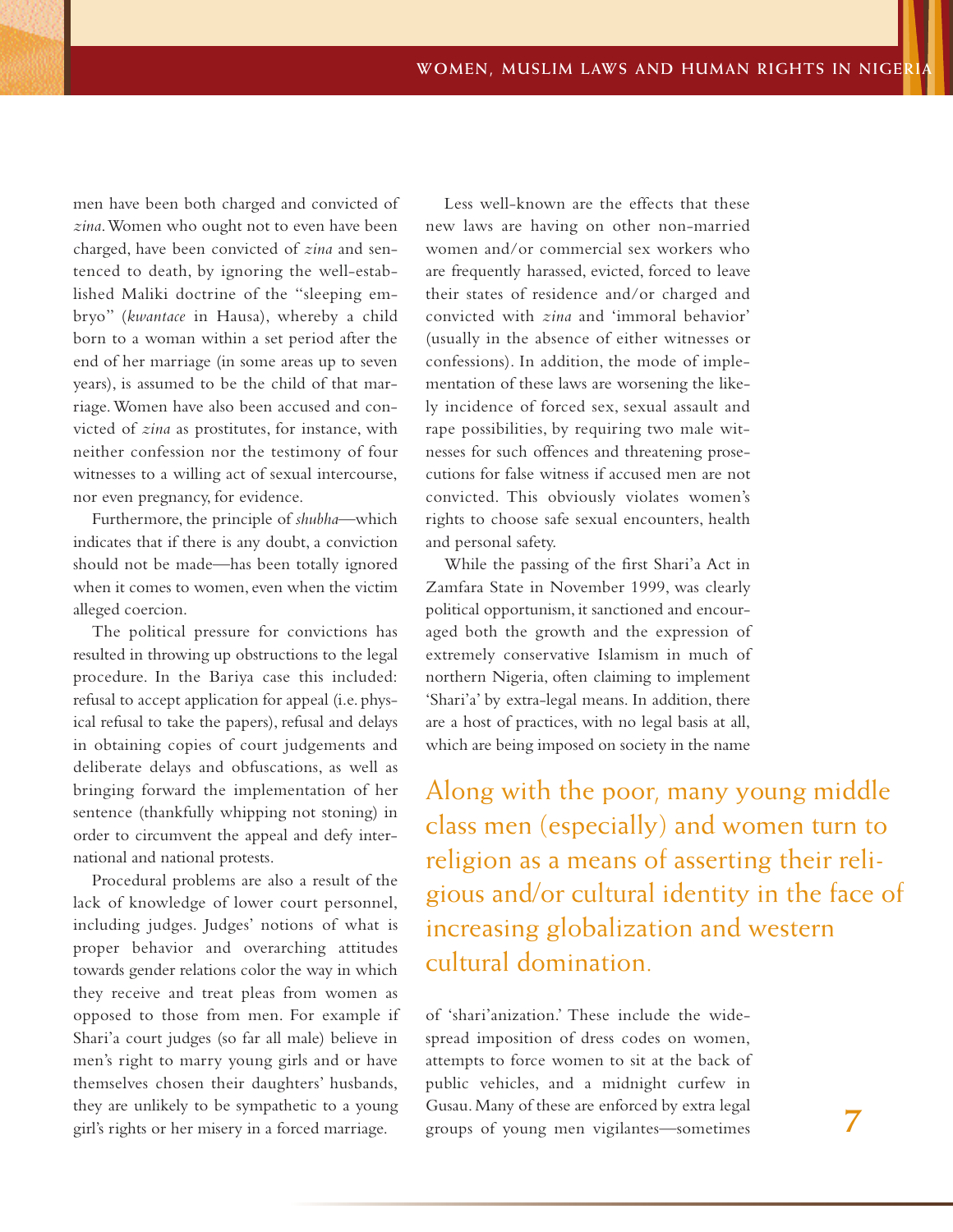openly supported by the state government as in Zamfara, but sometimes with attempts to control and stop them from taking the law into their own hands, as in Kano state

This is having serious consequences for women's reproductive rights. For instance, sex education is being removed from school curricula. Attempts have been made to prevent nongovernmental organizations from running sexuality education workshops (on family planning and reproductive health care, for example). The father's right to control the marriage of a nevermarried daughter (ijbar) is being re-asserted, and child marriage is being advocated again.

In addition, there have been criticisms, abuse, verbal attacks and physical threats to women's rights activists—measures meant to intimidate, and which, if successful, would further hinder the implementation and advocacy of women's rights issues.

**Professor Osirim:** What has been the position of the national government with respect to this law? How does a government reconcile its actions or inactions with its obligations under international human rights law?

**Dr. Imam:** President Obasanjo's attitude has been one of hoping that the problem will go away by itself, without the federal government's intervention.

The legal situation is complicated. In Nigeria international treaties have to be domesticated (enacted internally) before they become part of Nigerian law. So, there is the ironic situation that having (for instance) signed and ratified CEDAW (the Convention to End All Forms of Discrimination Against Women), the Nigerian state is obliged to report on its implementation of CEDAW to the UN under international law, but Nigerian women cannot enforce their rights under CEDAW through

the courts in Nigeria. (Although, some judges have begun mentioning CEDAW in their judgments, so that it is entering Nigerian law by way of case precedent.) The only human rights treaty that has been domesticated is the Africa Charter, so technically this is the only international (because now national) human rights treaty that Nigerians may certainly make claims through the courts.

Secondly, the principle of *locus standi* is very narrowly interpreted in Nigeria, so that only those who are the direct victims (or their guardians if they are children or otherwise legally incapacitated) can bring cases in court. So women's and other human rights organisations cannot bring class actions to challenge either specific laws, or policies, or instances of rights violations. Unless those convicted under the Shari'a Penal Codes are willing to appeal then cases cannot be brought. Until recently, most victims would not appeal. Those who have appealed—so far all successfully—have chosen (as have their counsel and supporting women's and human rights NGOs) to use Muslim and Nigerian constitutional grounds, rather than claiming rights under international human rights treaties. They have also chosen not to challenge the constitutionality of the Shari'a Acts themselves.

The constitutionality of the various Shari'a Acts is ambiguous. Nigeria has always had 'general', customary and Muslim laws—all three systems of laws administered through state controlled and maintained courts and police. It is hard to argue therefore that Muslim laws *per se* have suddenly become unconstitutional. The Muslim Right argue that since the Shari'a Acts apply only to Muslims that they are not equivalent to adopting a state religion (which would be contrary to s. 10 of the Constitution), since non-Muslims continue to have general or customary laws available to them, as they chose. (It

**8**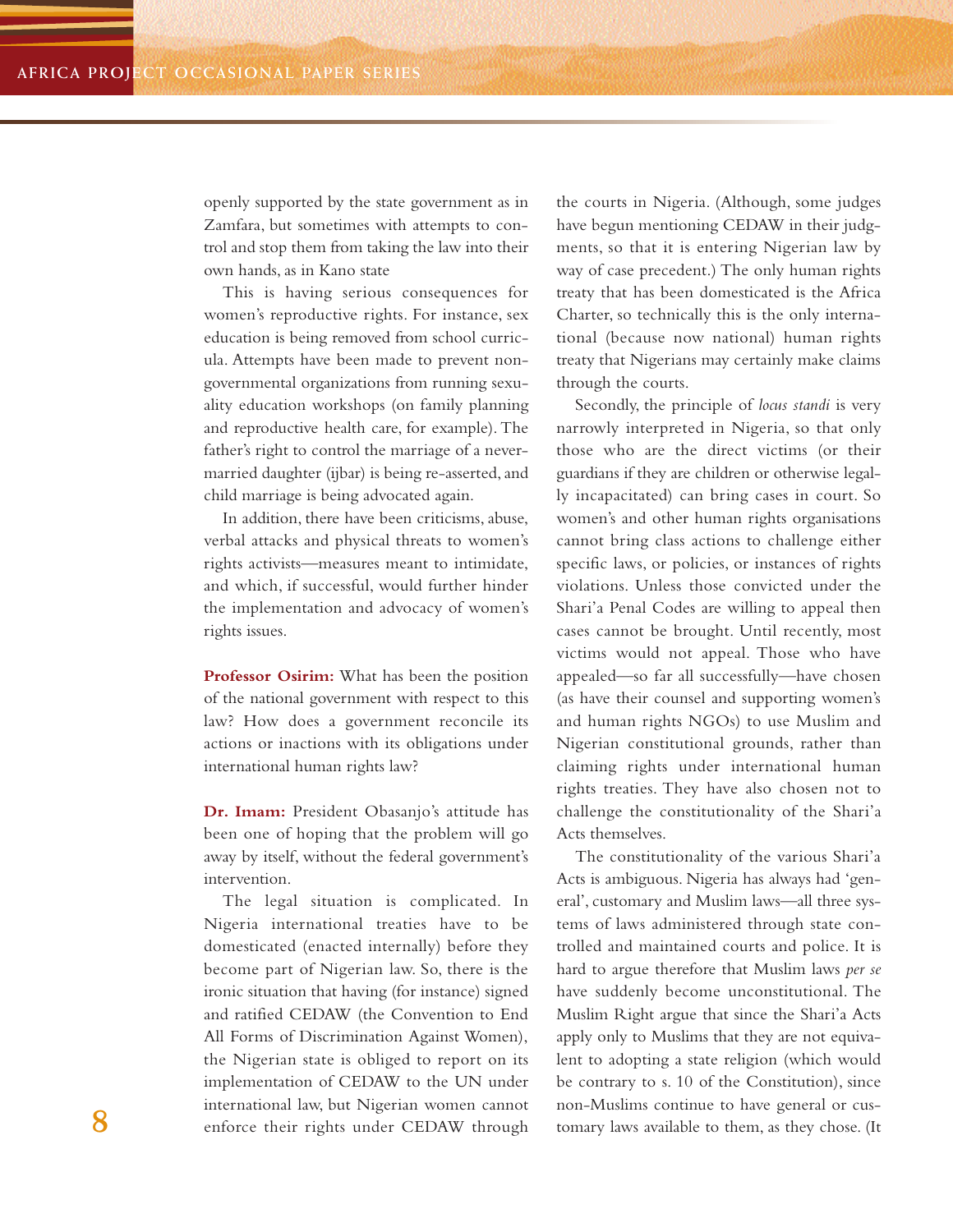should be noted however that there are also sections of the Muslim Right who have declared the intention that the Shari'a Acts should apply to all within their state boundaries, regardless of religious affiliation.) They argue further that since the Constitution guarantees the right to practise one's religion, that this permits Shari'a laws in criminal as in personal status issues. Opponents argue in return that Muslim personal status laws are sufficient to enable the practise of one's religion, without extending it to criminal and other civil matters.

The Constitution provides for the existence of parallel systems of general, customary and Shari'a courts of appeal (all terminating in the Supreme Court).However the jurisdiction of the Shari'a Courts is set out as personal status law. Hence it has been argued that the Constitution does not permit Shari'a in Nigeria to include criminal offences. However, criminal law is not on the federal exclusive list in the constitution.In terms of federal vs. state authority this means that the states have residual powers to legislate criminal offences—including possibly Muslim criminal laws. It is clear however, that evidence is on the federal exclusive list and several of the Shari'a Penal Codes do make reference to evidence requirements. Challenging the Shari'a Penal Codes on these grounds however would not be helpful for rights protection, since the federal evidence requirements are broader than those in the Penal Codes (which permit only witnesses and confessions) and thus it would make prosecutions more likely to succeed and not less, if federal evidence legislation was adduced.

Prior to this no one has raised the issue of whether or not Muslims can choose secular or customary laws, rather than customary laws. In practice some Muslims have married under the Marriage Act, rather than under Shari'a or disposed of property wholly by will, rather than a maximum of 1/3 by will and the rest to stipulated heirs as in Shari'a (see the case of Chief Abiola, for instance). However, given the dominance of the Muslim right now, it seems that this is less and less likely to be possible in the future, thus affecting the Muslims' rights to freedom of religious expression and from religious law (constitution) or that there shall be no compulsion in religion (Qu'ranic assurance).

Nonetheless, regarding the passivity of the federal government, there are measures that might have been taken. It is important to note the difficulty a 'born-again' Christian President faces in dealing with Muslim laws, with the high

## There are a host of practices, with no legal basis at all, which are being imposed on society in the name of 'shari'anization.'

probability that any intervention that appears like a veto would be met with riots, with deaths, injuries and property destruction resulting—as has happened in a number of cases. Nonetheless, much could have been tried earlier on, before attitudes hardened. For instance, the President might have asked the Supreme Court for a ruling on the constitutionality of the contents of the Penal Codes, in his constitutional authority as protector of the constitution. The President might also—and still could—present the international human rights treaties that Nigeria has ratified to the federal legislature for debate and domestication.The President's office could also support a bill to permit the National Human Rights Commission to bring cases on human rights issues (if not also permitting class actions in general).

**Professor Osirim:** Does the co-existence of multiple legal systems—customary, statutory, and Shari'a law pose particular threats to the stability of democracy in nations, such as Nigeria?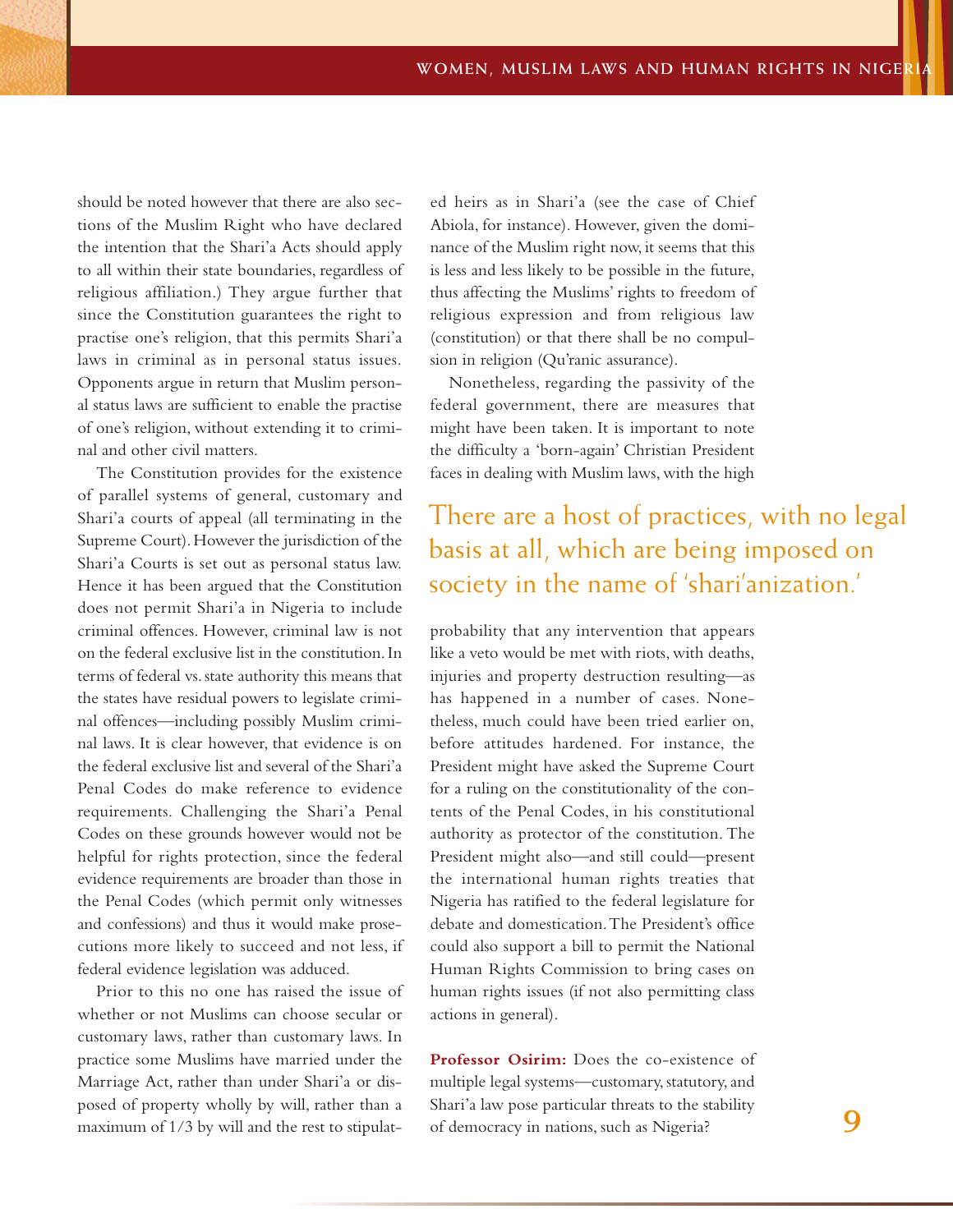**Dr. Imam:** The issue of stability is a political problem not a legal one.The Ottoman Empire through its centuries' long history had precisely separate laws for peoples of different faiths. Throughout its colonial and post-colonial history Nigeria has had multiple and parallel legal systems, all of them administered through and implemented by state legal and judicial institutions, with family and personal status issues most often settled in Muslim or various customary laws. Thus Nigeria has always had different laws for different communities according to religion, faith and ethnicity. The issue is not the multiple legal systems, but the possibility of democratic choice by citizens as to the contents and modalities of those laws, rather than their imposition—whether of a single system or of multiple systems.

**Professor Osirim:** Ultimately, what does this all mean for women's equality? The major news stories in the US media about women who have been convicted of violating Shari'a law have focused on women from poor and low-income backgrounds. Is this the population most significantly affected?

**Dr. Imam:** Those who have been charged under the new Shari'a Penal Codes have been predominantly poor, often rural but also the urban poor, not-literate women, men, and children. It is clear that women more often than men are prosecuted for *zina,* despite the fact that adultery, fornication and "immoral gatherings" require (at least) two people—one of each sex. Although both women and men have been found guilty of fornication and consequently whipped (and/or imprisoned, if men), only women have been convicted of adultery, with its higher penalty of stoning to death. In cases of alcohol consumption, theft and sodomy, men more often than women are prosecuted—so far only men and boys have been tried and convicted of theft and sentenced to amputation. In general it is the poor and not the wealthy and powerful who have faced criminal prosecutions.

However, there are also the indirect effects of the new Penal Codes and the strengthening of the voice of the religious right which are much more widespread. Attempts to impose dress codes and attacks on women outside of their homes have been common—and the fear of attacks with consequent 'self-imposition' of dress codes or curtailing of activities and travel outside the home (or their imposition by concerned parents, husbands and other relatives or affinities) makes their influence wider yet. The hindering of sexuality education and access to fertility management particularly affects girls and young women and men, as well as the poor more generally. Invading private homes to stop music and dancing (even in single-sex celebrations) is not uncommon.The climate of fear and intimidation cultivated by the religious right accusing all who criticise, however mildly, of apostasy and being anti-Islam, and threatening violence against them—is also pervasive, and not limited to any one sector of society.

However, that these are results of the invocation of religion for political ends is becoming increasingly clear. Consequently, there is increasing resistance to these practices and therefore, more fighting for rights. Examples of resistance including fellow villagers trying to hide women accused of *zina* from investigators, as well as village heads warning off local vigilante groups from trying anything in their areas.There is an increased willingness of those charged to appeal convictions, as well an increased willingness of northern and Muslim citizens and NGOs to support these appeals. More and more women are publicly complaining about dress codes and movement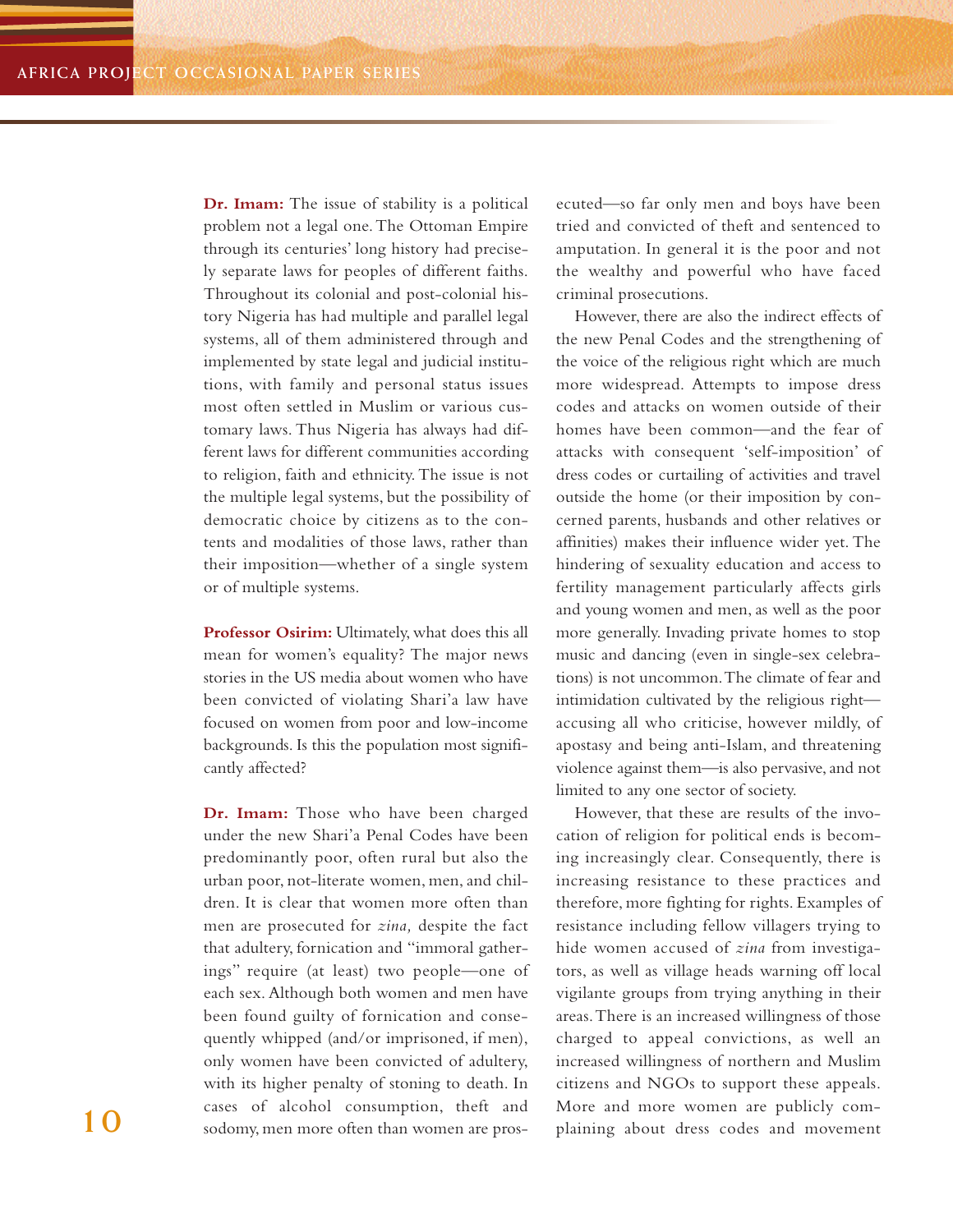restrictions and other religious right attempts to control women and women's sexuality. Indeed more and more women, especially, have been participating in workshops that analyse women's rights in law and the historically specific, gender, class and culture orientations that are implicit in given laws—including Muslim laws, with a view to using that knowledge for legal rights advocacy and development.That is where hope for the future lies.

1. Now reversed in the judgment of the State vs. Lawal (Katsina Shari'a Court of Appeal, September 2003). Hopefully this case will show the way for other cases of zina.

#### **THE WOODROW WILSON INTERNATIONAL CENTER FOR SCHOLARS Lee H. Hamilton, President and Director**

#### **BOARD OF TRUSTEES**

Joseph B. Gildenhorn, Chair; David A. Metzner, Vice Chair. Public Members: James H. Billington, Librarian of Congress; John W. Carlin, Archivist of the United States; Bruce Cole, Chair, National Endowment for the Humanities; Roderick R. Paige, Secretary, U.S. Department of Education; Colin L. Powell, Secretary, U.S. Department of State; Lawrence M. Small, Secretary, Smithsonian Institution; Tommy G. Thompson, Secretary, U.S. Department of Health and Human Services. Private Citizen Members: Joseph A. Cari, Jr., Carol Cartwright, Donald E. Garcia, Bruce S. Gelb, Daniel L. Lamaute, Tamala L. Longaberger, Thomas R. Reedy

#### **WILSON COUNCIL**

Bruce S. Gelb, President. Diane Aboulafia-D'Jaen, Elias F. Aburdene, Charles S. Ackerman, B.B. Andersen, Cyrus A. Ansary, Lawrence E. Bathgate II, John Beinecke, Joseph C. Bell, Steven Alan Bennett, Rudy Boschwitz, A. Oakley Brooks, Melva Bucksbaum, Charles W. Burson, Conrad Cafritz, Nicola L. Caiola, Raoul L. Carroll, Scott Carter, Albert V. Casey, Mark Chandler, Peter B. Clark, Melvin Cohen, William T. Coleman, Jr., Michael D. DiGiacomo, Sheldon Drobny, F. Samuel Eberts III, J. David Eller, Mark Epstein, Melvyn J. Estrin, Sim Farar, Susan Farber, Joseph H. Flom, John H. Foster, Charles Fox, Barbara Hackman Franklin, Norman Freidkin, Morton Funger, Gregory M. Gallo, Chris G. Gardiner, Steven J. Gilbert, Alma Gildenhorn, David F. Girard-diCarlo, Michael B. Goldberg, Gretchen M. Gorog, William E. Grayson, Ronald Greenberg, Raymond A. Guenter, Edward L. Hardin, Jr., Jean L. Hennessey, Eric Hotung, John L. Howard, Darrell E. Issa, Jerry Jasinowski, Brenda LaGrange Johnson, Shelly Kamins, Edward W. Kelley, Jr., Anastasia D. Kelly, Christopher J. Kennan, Michael V. Kostiw, Steven Kotler, William H. Kremer, Raymond

Learsy, Abbe Lane Leff, Perry Leff, Dennis LeVett, Francine Levinson, Harold O. Levy, David Link, Frederic V. Malek, David S. Mandel, John P. Manning, Jeffrey A. Marcus, Jay Mazur, Robert McCarthy, Linda McCausland, Stephen G. McConahey, Donald F. McLellan, J. Kenneth Menges, Jr., Philip Merrill, Kathryn Mosbacher, Jeremiah L. Murphy, Martha T. Muse, Della Newman, John E. Osborn, Paul Hae Park, Gerald L. Parsky, Michael J. Polenske, Donald Robert Quartel, Jr., J. John L. Richardson, Margaret Milner Richardson, Larry D. Richman, Carlyn Ring, Edwin Robbins, Robert G. Rogers, Otto Ruesch, B. Francis Saul, III, Alan Schwartz, Timothy R. Scully, J. Michael Shepherd, George P. Shultz, Raja W. Sidawi, Debbie Siebert, Thomas L. Siebert, Kenneth Siegel, Ron Silver, William A. Slaughter, James H. Small, Thomas F. Stephenson, Norma Kline Tiefel, Mark C. Treanor, Anthony G. Viscogliosi, Christine M. Warnke, Ruth Westheimer, Pete Wilson, Deborah Wince-Smith, Herbert S. Winokur, Jr., Paul Martin Wolff, Joseph Zappala, Nancy M. Zirkin, Richard S. Ziman

#### **ABOUT THE CENTER**

The Center is the living memorial of the United States of America to the nation's twenty-eighth president, Woodrow Wilson. Congress established the Woodrow Wilson Center in 1968 as an international institute for advanced study, "symbolizing and strengthening the fruitful relationship between the world of learning and the world of public affairs." The Center opened in 1970 under its own board of trustees.

In all its activities the Woodrow Wilson Center is a nonprofit, nonpartisan organization, supported financially by annual appropriations from the Congress, and by the contributions of foundations, corporations, and individuals. Conclusions or opinions expressed in Center publications and programs are those of the authors and speakers and do not necessarily reflect the views of the Center staff, fellows, trustees, advisory groups, or any individuals or organizations that provide financial support to the Center.